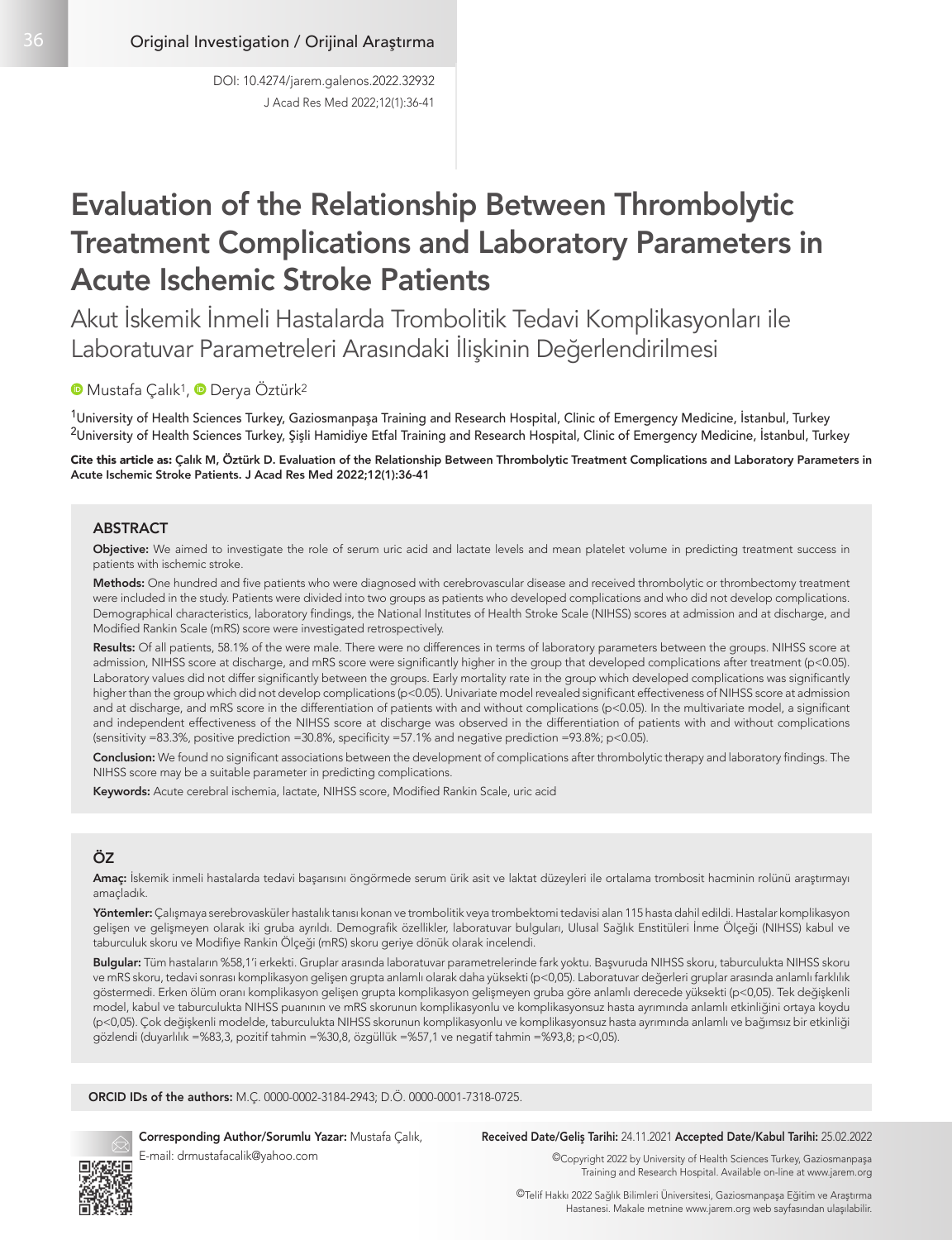#### ÖZ

Sonuç: Trombolitik tedavi sonrası komplikasyon gelişimi ile laboratuvar bulguları arasında anlamlı bir ilişki bulamadık. NIHSS skoru komplikasyonları öngörmede uygun bir parametre olabilir.

Anahtar kelimeler: Akut serebral iskemi, laktat, NIHSS puanı, Modifiye Rankin Ölçeği, ürik asit

# INTRODUCTION

Acute cerebrovascular event (ACE) is a condition with permanent brain damage because of disruption of cerebral blood flow. Even though ACE is the second most common cause of mortality and the leading cause of disability worldwide, making decisions about the clinical course and predicting prognosis of ischemic stroke (IS) patients are still challenging (1-3).

A clinically significant relationship between serum uric acid levels and cardiovascular and cerebrovascular diseases (CVDs) has been shown (4,5). Hyperuricemia is often observed in patients with metabolic syndrome and the risk of vascular diseases is high in metabolic syndrome (6,7). Poor clinical picture after ACE has been implicated to be associated with hyperuricemia (8). There are studies showing that uric acid is a powerful antioxidant against free radicals (9,10), however, high serum uric acid levels are indicated as an independent risk factor for the development of cerebrovascular and cardiovascular disease (11). Lactate is a known by-product of anaerobic metabolism and is increased upon hypoperfusion (12). Hyperlactatemia is a biomarker of metabolic stress response and is found to be associated with mortality in critically ill patients (13,14). Several previous magnetic resonance spectroscopy and microdialysis studies have shown that lactate accumulates in ischemic brain lesions in acute stroke patients (15,16).

In our study, we aimed to investigate the role of serum uric acid and lactate levels and mean platelet volume (MPV), as well as the National Institutes of Health Stroke Scale (NIHSS) score at admission, NIHSS score at discharge, and Modified Rankin Scale (mRS) score in predicting treatment success in patients with IS.

## **METHODS**

This retrospective study was conducted on patients who were admitted to University of Health Sciences Turkey, Şişli Hamidiye Etfal Training and Research Hospital Emergency Service within a 2-year period (between 01.01.2018-01.01.2020), diagnosed with CVD, and treated with only thrombolytic, only thrombectomy or thrombolytic + thrombectomy therapies in the emergency department and hospitalized in the neurology clinic of our hospital.

The blood pressure category (normal, stage I hypertension and stage II hypertension), electrocardiogram (ECG) and echocardiogram (ECHO) findings, presence of comorbidity, blood parameters [haemoglobin (HGB), MPV, neutrophil-to-lymphocyte ratio (NLR), platelet-to-lymphocyte ratio (PLR), platelet (PLT) and red cell distribution width (RDW) values], serum uric acid and lactate levels, the NIHSS scores at admission and discharge, and mRS score were analysed in patients with regards to the presence of complications. This study was conducted in accordance with the Declaration of Helsinki on Ethical Principles. Ethical approval was obtained from University of Health Sciences Turkey, Şişli Hamidiye Etfal Training and Research Hospital Clinical Research Ethics Committee (decision no: 2688, date: 25.02.2020).

#### Statistical Analysis

In the descriptive statistics of the data, mean, standard deviation, median, minimum, maximum, frequency and ratio values were used. The distribution of variables was analysed with the Kolmogorov-Smirnov test. Independent samples t-test and Mann-Whitney U test were used in the analysis of quantitative independent data. Chi-square test was used in the analysis of qualitative independent data while Fisher's Exact test was used when the chi-square test conditions were not met. The effect level and cut-off value were investigated with the Receiver operating characteristic curve. The effectiveness of the NIHSS scores and mRS score in discriminating the complication status of the patients was investigated with univariate and multivariate logistic regression. The SPSS 26.0 program was used in the analysis.

#### RESULTS

A total of 105 patients were included in the study. Of the patients, 61 (58.1%) were male and 44 (41.9%) were female. Distribution of the comorbid diseases and demographic characteristics are indicated in Table 1.

|  | Table 1. Demographic characteristics of patients |            |                       |                       |             |  |  |
|--|--------------------------------------------------|------------|-----------------------|-----------------------|-------------|--|--|
|  |                                                  |            | Complication<br>$(-)$ | Complication<br>$(+)$ | p           |  |  |
|  |                                                  |            | n (%)                 | n (%)                 |             |  |  |
|  | Age                                              | $\leq 64$  | 31(29.5)              | 5(20.8)               | $0.392^{x}$ |  |  |
|  |                                                  | $\geq 65$  | 74 (70.5)             | 19 (79.2)             |             |  |  |
|  | Gender                                           | Female     | 44 (41.9)             | 8(33.3)               | $0.440^{x}$ |  |  |
|  |                                                  | Male       | 61(58.1)              | 16(66.7)              |             |  |  |
|  | Comorbid<br>chronic<br>disease                   | $(-)$      | 16(15.2)              | 3(12.5)               |             |  |  |
|  |                                                  | $(+)$      | 89 (84.8)             | 21(87.5)              | $0.733^{x}$ |  |  |
|  | Comorbid<br>chronic<br>disease                   | <b>IHD</b> | 45 (42.9)             | 10(41.7)              | $0.915^{x}$ |  |  |
|  |                                                  | HT.        | 71 (67.6)             | 17 (70.8)             | $0.760^{x}$ |  |  |
|  |                                                  | <b>DM</b>  | 25(23.8)              | 8(33.3)               | $0.335^{x}$ |  |  |
|  |                                                  | <b>CVE</b> | 19 (18.1)             | 5(20.8)               | $0.756^{x}$ |  |  |
|  |                                                  | Other      | 18(17.1)              | 4(16.7)               | $0.955^{x}$ |  |  |

CVE: cerebrovascular event, DM: diabetes mellitus, HT: hypertension, IHD: ischemic heart disease, <sup>x2</sup>Spearman Rho test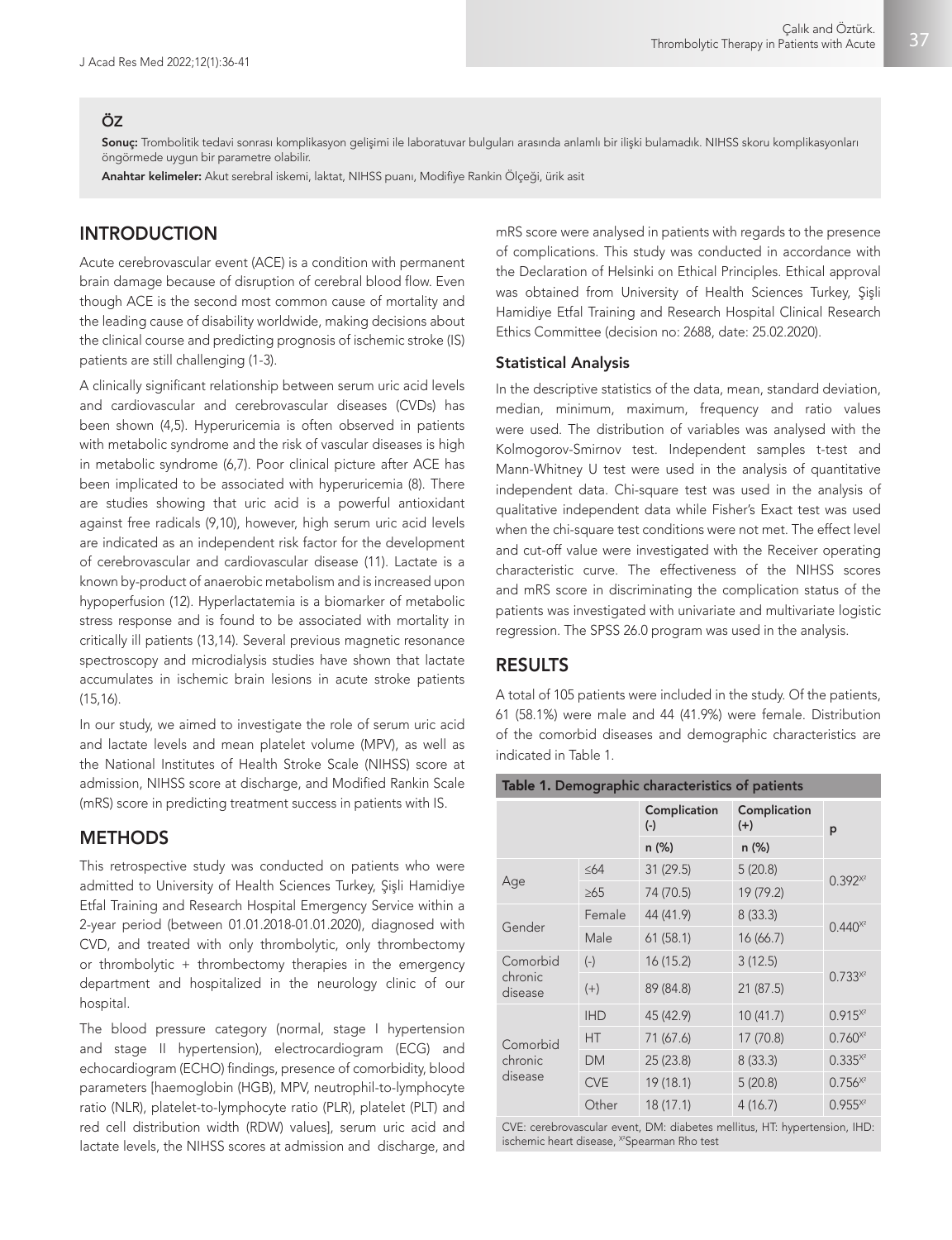38

The condition of blood pressure and ECG and ECHO findings did not differ significantly (p>0.05) between the groups with and without complications after thrombolytic therapy (TT). At the post-treatment period, patients who developed complications had significantly higher NIHSS score both at admission and at discharge and higher mRS score compared to the patients who did not develop any complications (p<0.05; Table 2). HGB, PLT, NLR, PLR, RDW, MPV, lactate, and uric acid values did not differ significantly between the groups with and without complications after treatment (p>0.05). The early mortality rate in the group with complications was significantly higher than the group

without complications (p<0.05) (Table 2). Moreover, there were no significant associations between the presence of complications and the duration of the treatment (p>0.05; Table 2a and Table 2b).

In the analysis with univariate model, significant efficiencies of NIHSS score at admission, NIHSS score at discharge, and mRS score was observed in distinguishing patients with and without complications. In the analysis with reduced multivariate model, a significant and independent efficiency of the NIHSS score at discharge was observed in discriminating patients with and without complications (odds ratio: 1.17, 95% confidence interval: 1.07-1.28, p=0.001) (Table 3).

| Table 2a. Evaluation of the post-treatment status of the patients |                  |               |                  |               |                      |  |  |
|-------------------------------------------------------------------|------------------|---------------|------------------|---------------|----------------------|--|--|
|                                                                   | Complication (-) |               | Complication (+) |               |                      |  |  |
|                                                                   | Min-max          | <b>Median</b> | Min-max          | <b>Median</b> | p                    |  |  |
| NIHSS score at admission                                          | $4.0 - 22.0$     | 10.0          | $4.0 - 42.0$     | 16.0          | 0.001 <sup>m</sup>   |  |  |
| NIHSS score at discharge                                          | $0.0 - 22.0$     | 8.0           | $3.0 - 35.0$     | 16.5          | 0.001 <sup>m</sup>   |  |  |
| mRS score                                                         | $0.0 - 6.0$      | 4.0           | $0.0 - 6.0$      | 5.0           | 0.008 <sup>m</sup>   |  |  |
| <b>HGB</b>                                                        | 75.0-169.0       | 131.0         | 77.0-189.0       | 138.5         | $0.331$ <sup>t</sup> |  |  |
| <b>PLT</b>                                                        | 97.0-592.0       | 219.0         | 101.0-609.0      | 221.5         | 0.945 <sup>m</sup>   |  |  |
| <b>NLR</b>                                                        | $0.4 - 15.4$     | 2.4           | $0.4 - 15.5$     | 2.4           | 0.751 <sup>m</sup>   |  |  |
| <b>PLR</b>                                                        | 14.5-397.3       | 101.8         | 13.8-388.6       | 101.5         | $0.444^m$            |  |  |
| <b>RDW</b>                                                        | 64.0-218.0       | 139.0         | 63.0-221.0       | 139.0         | 0.981 <sup>m</sup>   |  |  |
| <b>MPV</b>                                                        | $7.3 - 12.2$     | 9.5           | $7.0 - 13.0$     | 9.6           | 0.699 <sup>t</sup>   |  |  |
| Lactate                                                           | $0.8 - 7.0$      | 1.7           | $1.1 - 7.7$      | 1.9           | 0.421 <sup>m</sup>   |  |  |
| Uric acid                                                         | $1.8 - 11.5$     | 5.3           | $2.6 - 13.3$     | 8.2           | $0.897$ <sup>t</sup> |  |  |

HGB: haemoglobin, MPV: mean platelet volume, NIHSS: The National Institutes of Health Stroke Scale, mRS: The Modified Rankin Scale, NLR: heutrophil-tolymphocyte ratio, PLR: platelet-to-lymphocyte ratio, PLT: platelet, RDW: red cell distribution width,™Mann-Whitney U test/'t-test

#### Table 2b. Evaluation of the post-treatment status of the patients

|                                     |                           | Complication (-)    | Complication (+)    |             |  |  |
|-------------------------------------|---------------------------|---------------------|---------------------|-------------|--|--|
|                                     |                           | Mean $\pm$ SD/n (%) | Mean $\pm$ SD/n (%) | p           |  |  |
|                                     | Normal                    | 28 (26.7)           | 4(16.7)             |             |  |  |
| <b>Blood pressure</b>               | Stage I hypertension      | 24 (22.9)           | 8(33.3)             | $0.438^{x}$ |  |  |
|                                     | Stage II hypertension     | 53 (50.5)           | 12 (50.0)           |             |  |  |
|                                     | <b>NSR</b>                | 74 (70.5)           | 15 (62.5)           | $0.446^{x}$ |  |  |
| ECG                                 | AF                        | 31(29.5)            | 9(37.5)             |             |  |  |
| <b>ECHO</b> findings                |                           |                     |                     |             |  |  |
| Normal ECHO                         |                           | 68 (64.8)           | 18 (75.0)           |             |  |  |
| Enlarged right atrium and ventricle |                           | 7(6.7)              | 2(8.3)              | $0.471^{x}$ |  |  |
| Enlarged left atrium and ventricle  |                           | 19(18.1)            | 3(12.5)             |             |  |  |
| Segmentary wall motion abnormality  |                           | 11(10.5)            | 1(4.2)              |             |  |  |
| One-month                           | $(+)$                     | 21(20.0)            | 10(41.7)            | $0.025^{x}$ |  |  |
| mortality                           | $\left( \text{-} \right)$ | 84 (80.0)           | 14(58.3)            |             |  |  |
|                                     | $0 - 59$                  | 13 (12.4)           | 2(83)               |             |  |  |
| Duration of                         | 120                       | 51(48.6)            | 9(37.5)             | $0.085^{x}$ |  |  |
| treatment (min)                     | 180                       | 26 (24.8)           | 12 (50.0)           |             |  |  |
|                                     | 240                       | 15(14.3)            | 1(4.2)              |             |  |  |
|                                     |                           |                     |                     |             |  |  |

AF: atrial fibrillation, ECG: electrocardiogram, ECHO: echocardiogram, NSR: normal sinus rhythm, <sup>x</sup>Spearman Rho test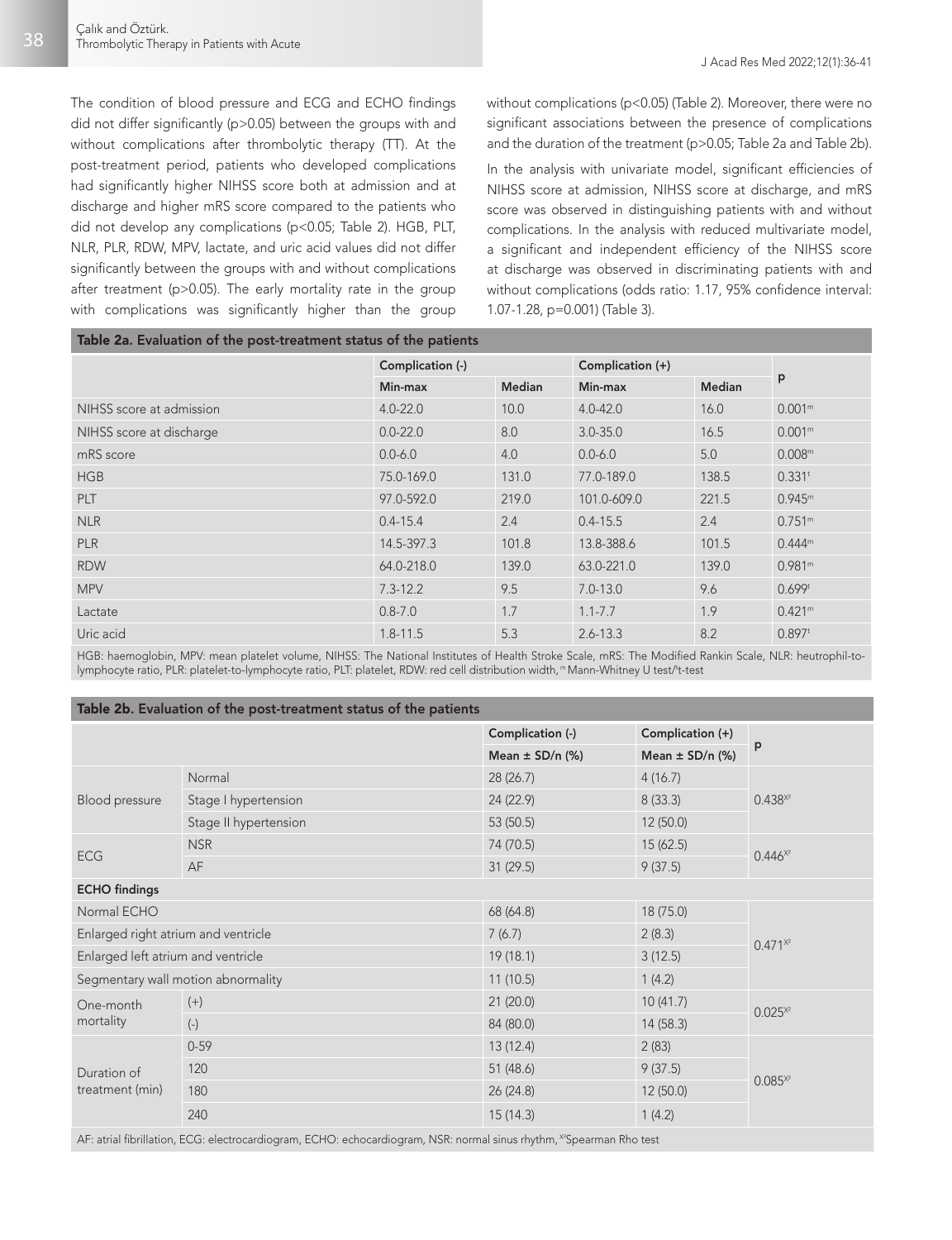| Table 3. Logistic regression analysis                                                        |                  |             |       |                          |                 |       |  |  |
|----------------------------------------------------------------------------------------------|------------------|-------------|-------|--------------------------|-----------------|-------|--|--|
|                                                                                              | Univariate model |             |       | Multivariate model       |                 |       |  |  |
|                                                                                              | OR.              | 95% CI      | D     | <b>OR</b>                | 95% CI          | p     |  |  |
| NIHSS score at admission                                                                     | 1.164            | 1.059-1.279 | 0.002 | u.                       |                 |       |  |  |
| NIHSS score at discharge                                                                     | 1.179            | 1.079-1.288 | 0.001 | 1.179                    | $1.079 - 1.288$ | 0.001 |  |  |
| mRS score                                                                                    | 1.532            | 1.088-2.156 | 0.014 | $\overline{\phantom{a}}$ |                 |       |  |  |
| NIHCS: The National Institutes of Health Stroke Scale OR: odds ratio CI: confidence interval |                  |             |       |                          |                 |       |  |  |

NIHSS: The National Institutes of Health Stroke Scale, OR: odds ratio, CI: confidence interval

A significant efficacy of the NIHSS score at discharge was observed in the discrimination of patients who developed and did not develop complications after treatment [Area under the curve (AUC) = $0.766$  (0.661-0.872)]. A significant efficacy of the cut-off value of 10 in the NIHSS score at discharge was observed in the differentiation of patients with and without complications [AUC =0.702 (0.595-0.810)]. Sensitivity, positive prediction, specificity, and negative prediction were found as 83.3%, 30.8%, 57.1%, and 93.8%, respectively (Figure 1).



Figure 1. Sensitivity and specificity of NIHSS in predicting complication

*NIHSS: The National Institutes of Health Stroke Scale*

## **DISCUSSION**

In the literature, a debate about the role of hemogram parameters on the pathogenesis of stroke is still going on. In this study, we investigated the relationship between serum uric acid, lactate and MPV values and treatment success in patients with IS. Moreover, common scales which measured the disability of the patient after stroke and severity of the stroke, including NIHSS and mRS were analysed with regards to the presence of the complications after treatment.

Previously, it was reported that the hematologic parameters were significantly altered in patients with IS (17). Yigit et al. (18) indicated that anaemia was a risk factor for recurrence of IS in patients with malignancy. Another study reported that MPV was associated with the severity of acute IS (19). On the other hand, increased NLR at the admission was reported to be an independent factor related to poor prognosis and poor 90-day outcome in patients with intracerebral haemorrhage (ICH) and it was suggested to be a prognostic marker in spontaneous ICH patients (20). In our study, no significant differences in terms of haematological parameters evaluated between the patients with and without complications after TT were found.

Lactate is produced as the result of anaerobic glycolysis. When the glucose is deprived in the brain, lactate is used as an alternative energy source for the metabolic activities in the brain (21). Previously, elevated blood lactate levels in stroke patients at admission were suggested to indicate higher risk of 1-, 3-, and 12-month mortality (22), Another study, it was shown that lactate level in cerebrospinal fluid (CSF), but not in blood, was found to be significantly higher in patients with acute stroke and it was suggested that CSF lactate level might be used as a marker for the evaluation of stroke severity (23). We also found no significant differences between the patients with and without complications with regards to serum lactate levels.

Hyperuricemia and accompanying dyslipidaemia in patients with acute stroke have been implicated to be risk factors for acute IS (24,25). Post-ischemic hyperuricemia in diabetic patients was reported to be associated with mortality and recurrent vascular events in IS patients (26). Moreover, Karagiannis et al. (27) reported a significant association between increased serum uric acid levels and early mortality. However, we did not find any significant differences in terms of uric acid levels between the patients who developed complications and the patients who did not develop complications.

Early recanalization positively affects the prognosis in patients with acute IS (28) by reducing the mortality and disability in the patients (29). Although, the risk of development of complications after intravenous recombinant tissue plasminogen activator treatment was reported to increase with older, presence of severe neurological deficit, hypertension, diabetes mellitus, and early signs of infarction in computed tomography, there were contradictory results regarding those (30-33). High NIHSS score before the TT has been implicated to be a risk factor for haemorrhagic transformation after TT (34,35). Moreover, NIHSS score higher than 25 is a contraindication for TT (33). The most common and serious complication of TT is haemorrhagic transformation and poor clinical prognosis is encountered in case of intracranial haemorrhage (36,37). The mRS is used to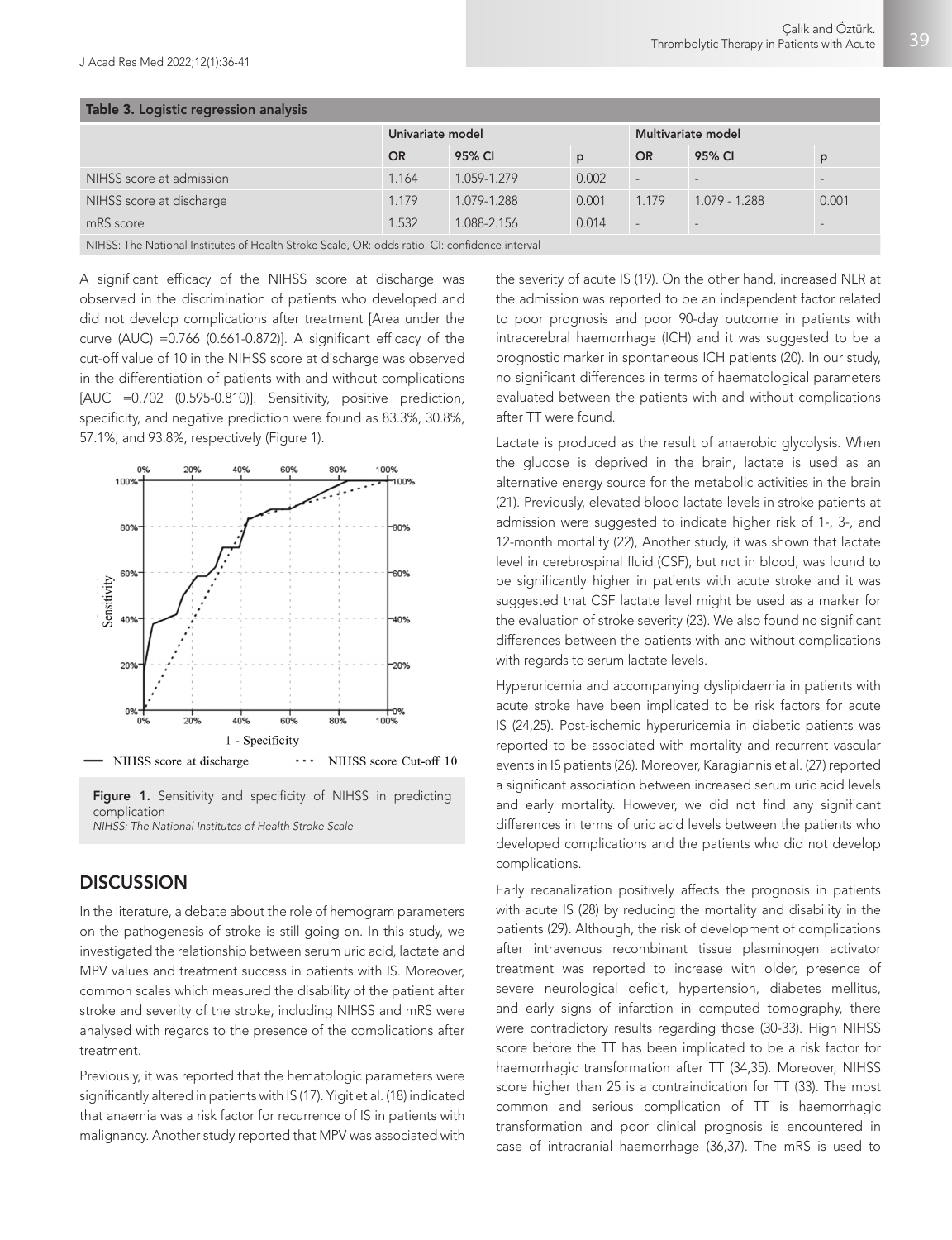measure the disability of the patient after IS and is indicated to be an important tool for prediction outcomes after discharge (38-40). In our study, patients who developed complications after TT had higher NIHSS scores both at admission and at discharge, as well as higher mRS scores. Moreover, in the univariate model, significant efficacies of NIHSS scores both at admission and at discharge, as well as mRS scores were detected. On the other hand, NIHSS score at discharge was found to be a sensitive and specific predictor of development of complication in IS patients.

#### Study Limitations

This study had some limitations. First, the sample size was small, therefore, a larger group of patients could be included. Secondly, we did not measure the lactate levels in CSF or did not perform magnetic resonance spectroscopy analysis for the patients.

## **CONCLUSION**

Predicting the development of complications after TT in patients with acute IS is crucial to prevent the complications and mortality. In the present study, NIHSS score was found to be a significant determinant in predicting complications in patients with IS. Therefore, NIHSS score may be suggested to be useful for the prediction of the development of the complications in the patients with IS. Future studies with larger populations and more detailed examinations are required to investigate the relationship between the parameters and complications and to predict the prognosis.

Ethics Committee Approval: This study was conducted in accordance with the Declaration of Helsinki on Ethical Principles. Ethical approval was obtained from University of Health Sciences Turkey, Şişli Hamidiye Etfal Training and Research Hospital Clinical Research Ethics Committee (decision no: 2688, date: 25.02.2020).

Informed Consent: Retrospective study.

Peer-review: Externally and internally peer-reviewed.

Author Contributions: Surgical and Medical Practices - D.Ö.; Concept - D.Ö.; Design - M.Ç.; Data Collection and/or Processing - D.Ö.; Analysis and/or Interpretation - M.Ç.; Literature Search - D.Ö., M.Ç.; Writing - M.Ç.

Conflict of Interest: The authors have no conflict of interest to declare.

Financial Disclosure: The authors declared that this study has received no financial support.

Etik Komite Onayı: Bu çalışma Helsinki Bildirgesi Etik İlkelere uygun olarak yapılmıştır. Etik onay Sağlık Bilimleri Üniversitesi, Şişli Hamidiye Etfal Eğitim ve Araştırma Hastanesi Klinik Araştırmalar Etik Kurulu'ndan (karar no: 2688, tarih: 25.02.2020) alınmıştır.

Hasta Onamı: Retrospektif çalışma.

Hakem Değerlendirmesi: Editörler kurulu ve editörler kurulu dışında olan kişiler tarafından değerlendirilmiştir.

Yazar Katkıları: Cerrahi ve Medikal Uygulama - D.Ö.; Konsept - D.Ö.; Dizayn - M.Ç.; Veri Toplama veya İşleme - D.Ö.; Analiz veya Yorumlama - M.Ç.; Literatür Arama - D.Ö., M.Ç.; Yazan - M.Ç.

Çıkar Çatışması: Yazarlar tarafından çıkar çatışması bildirilmemiştir.

Finansal Destek: Yazarlar tarafından finansal destek almadıkları bildirilmiştir.

### **REFERENCES**

- 1. Goyal M, Ospel JM, Kappelhof M, Ganesh A. Challenges of Outcome Prediction for Acute Stroke Treatment Decisions. Stroke 2021; 52: 1921-8.
- 2. Katan M, Luft A. Global Burden of Stroke. Semin Neurol 2018; 38: 208-11.
- 3. Slawski D, Heit JJ. Treatment Challenges in Acute Minor Ischemic Stroke. Front Neurol. 2021; 12: 723637.
- 4. Ma M, Wang L, Huang W, Zhong X, Li L, Wang H, et al. Meta-analysis of the correlation between serum uric acid level and carotid intima-media thickness. PLoS One 2021; 16: e0246416.
- 5. Rahimi-Sakak F, Maroofi M, Rahmani J, Bellissimo N, Hekmatdoost A. Serum uric acid and risk of cardiovascular mortality: a systematic review and dose-response meta-analysis of cohort studies of over a million participants. BMC Cardiovasc Disord 2019; 19: 218.
- 6. Soltani Z, Rasheed K, Kapusta DR, Reisin E. Potential role of uric acid in metabolic syndrome, hypertension, kidney injury, and cardiovascular diseases: is it time for reappraisal? Curr Hypertens Rep 2013; 15: 175-81.
- 7. Hjortnaes J, Algra A, Olijhoek J, Huisman M, Jacobs J, van der Graaf Y, et al. Serum uric acid levels and risk for vascular diseases in patients with metabolic syndrome. J Rheumatol 2007; 34: 1882-7.
- 8. Mapoure YN, Ayeah CM, Doualla MS, Ba H, Ngahane HBM, Mbahe S, et al. Serum Uric Acid Is Associated with Poor Outcome in Black Africans in the Acute Phase of Stroke. Stroke Res Treat 2017; 2017: 1935136.
- Ames BN, Cathcart R, Schwiers E, Hochstein P. Uric acid provides an antioxidant defense in humans against oxidant- and radical-caused aging and cancer: a hypothesis. Proc Natl Acad Sci U S A 1981; 78: 6858-62.
- 10. Fabbrini E, Serafini M, Colic Baric I, Hazen SL, Klein S. Effect of plasma uric acid on antioxidant capacity, oxidative stress, and insulin sensitivity in obese subjects. Diabetes 2014; 63: 976-81.
- 11. Chen JH, Chuang SY, Chen HJ, Yeh WT, Pan WH. Serum uric acid level as an independent risk factor for all-cause, cardiovascular, and ischemic stroke mortality: a Chinese cohort study. Arthritis Rheum 2009; 61: 225- 32.
- 12. Meregalli A, Oliveira RP, Friedman G. Occult hypoperfusion is associated with increased mortality in hemodynamically stable, high-risk, surgical patients. Crit Care 2004; 8: R60-5.
- 13. Kushimoto S, Akaishi S, Sato T, Nomura R, Fujita M, Kudo D, et al. Lactate, a useful marker for disease mortality and severity but an unreliable marker of tissue hypoxia/hypoperfusion in critically ill patients. Acute Med Surg 2016; 3: 293-7.
- 14. Bakker J, Nijsten MW, Jansen TC. Clinical use of lactate monitoring in critically ill patients. Ann Intensive Care 2013; 3: 12.
- 15. Henriksen O, Gideon P, Sperling B, Olsen TS, Jørgensen HS, Arlien-Søborg P. Cerebral lactate production and blood flow in acute stroke. J Magn Reson Imaging 1992; 2: 511-7.
- 16. Rostami E, Engquist H, Howells T, Johnson U, Ronne-Engström E, Nilsson P, et al. Early low cerebral blood flow and high cerebral lactate: prediction of delayed cerebral ischemia in subarachnoid hemorrhage. J Neurosurg 2018; 128: 1762-70.
- 17. Sharif S, Ghaffar S, Saqib M, Naz S. Analysis of Hematological Parameters in Patients with Ischemic Stroke. Endocrinol Metab Int J 2020; 8: 17-20.
- 18. Yigit M, Sogut O, Yigit E, Turkdogan KA, Kaplan O, Dur A, et al. The relationship between anemia and recurrence of ischemic stroke in patients with Trousseau's syndrome: A retrospective cross-sectional study. Turk J Emerg Med 2016; 16: 65-8.
- 19. Ghahremanfard F, Asghari N, Ghorbani R, Samaei A, Ghomi H, Tamadon M. The relationship between mean platelet volume and severity of acute ischemic brain stroke. Neurosciences (Riyadh) 2013; 18: 147-51.
- 20. Menon G, Johnson SE, Hegde A, Rathod S, Nayak R, Nair R. Neutrophil to lymphocyte ratio - A novel prognostic marker following spontaneous intracerebral haemorrhage. Clin Neurol Neurosurg 2021; 200: 106339.
- 21. Wyss MT, Jolivet R, Buck A, Magistretti PJ, Weber B. In vivo evidence for lactate as a neuronal energy source. J Neurosci 2011; 31: 7477-85.
- 22. Sakal C, Ak R, Taşçı A, Kırkpantur ED, Ünal Akoğlu E, Cimilli Ozturk T. Admission blood lactate levels of patients diagnosed with cerebrovascular disease effects on short- and long-term mortality risk. Int J Clin Pract 2021; 75: e14161.
- 23. Brouns R, Sheorajpanday R, Wauters A, De Surgeloose D, Mariën P, De Deyn PP. Evaluation of lactate as a marker of metabolic stress and cause of secondary damage in acute ischemic stroke or TIA. Clin Chim Acta 2008; 397: 27-31.